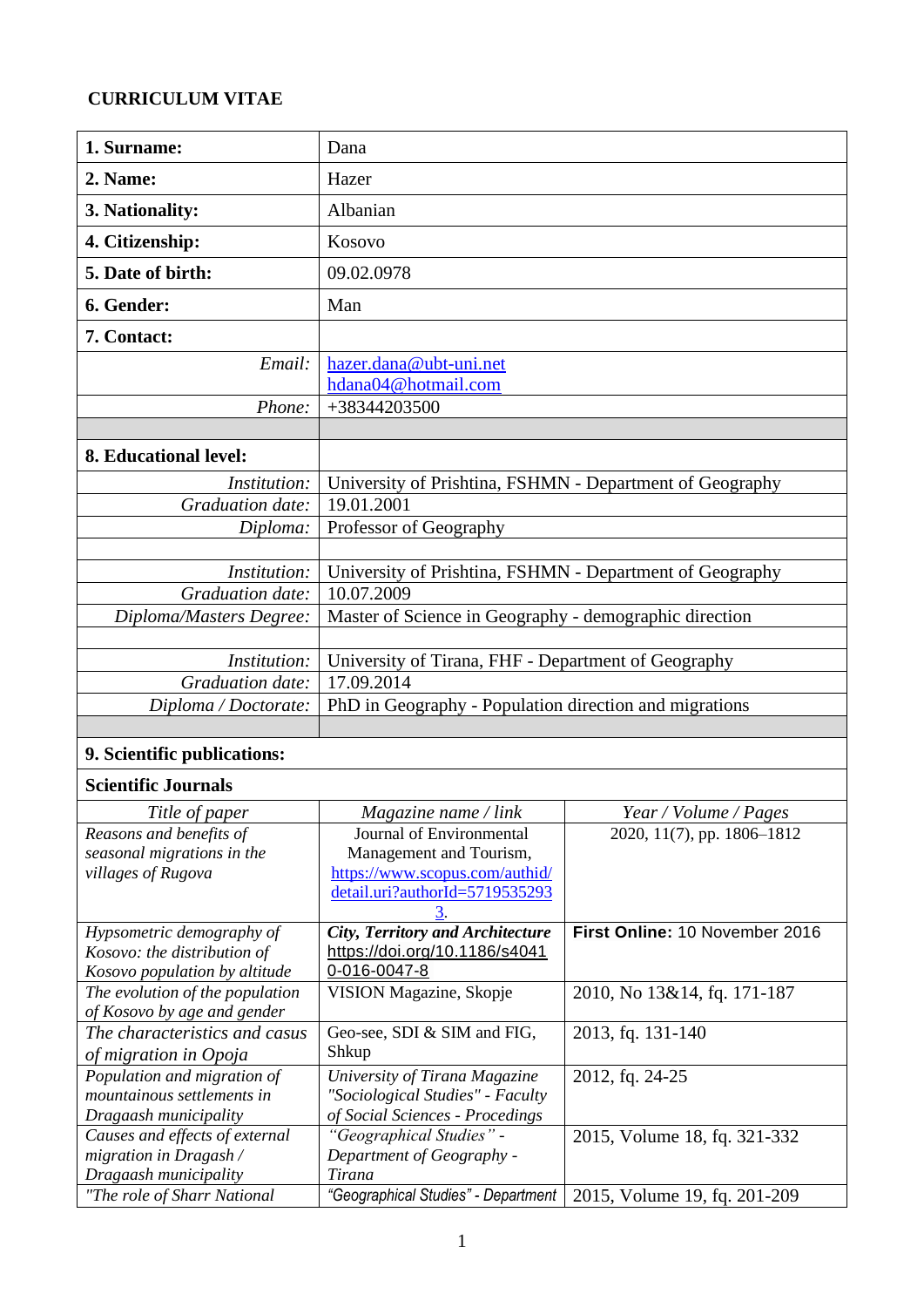| Park in sustainable development  | of Geography - Tirana             |                                    |  |
|----------------------------------|-----------------------------------|------------------------------------|--|
| of Dragash Municipality"         |                                   |                                    |  |
| The economic effects of external | Book of abstracts - international | Prishtinë 2018, fq. 53             |  |
| migration on the municipality of | conference on business,           |                                    |  |
| Dragash                          | technology and innovation -UBT    |                                    |  |
| Touristic potentials and tourism | Journal of Food, Agriculture &    | Vol.16(2): 207-214.2018,           |  |
| development opportunities in the | <b>Environment</b>                | accepted 24 March 2018. Fq.207-    |  |
| Southern part of Kosovo -        | www.wflpublisher.com              | 214                                |  |
| <b>Municipality of Dragash</b>   |                                   |                                    |  |
| <b>Employment</b> and            | Cultural, artistic and scientific | January 2017, Nr 81-82, fq. 35     |  |
| unemployment in the              | magazine "Sharri"                 |                                    |  |
| municipality of Sharr            |                                   |                                    |  |
| Role of influencing factors in   | Cultural, artistic and scientific | January 2016, Nr. 77-78, fq. 36-40 |  |
| population development of        | magazine "Sharri"                 |                                    |  |
| Dragash / Dragaash               |                                   |                                    |  |
| municipality                     |                                   |                                    |  |
| Measures to reduce               | Cultural, artistic and scientific | June 2016, Nr. 79-80, fq. 58       |  |
| emigration rates and             | magazine "Sharri"                 |                                    |  |
| prospects for the Sharr area     |                                   |                                    |  |
| Types of Migration in            | Cultural, artistic and scientific | December 2014, Nr. 73-74,          |  |
| Dragaash Municipality            | magazine "Sharri"                 | fq. $50-54$                        |  |
| The evolution of the             | Cultural, artistic and scientific | December 2013, Nr. 71-72, fq. 56   |  |
| educational structure of the     | magazine "Sharri"                 |                                    |  |
| population in Dragaash           |                                   |                                    |  |
| municipality                     |                                   |                                    |  |

### **Abstracts from the International and National Scientific Conferences**

| Title of paper                                                                                                                   | Name                                                                                                                                                   | Year / Volume / Pages                                       |
|----------------------------------------------------------------------------------------------------------------------------------|--------------------------------------------------------------------------------------------------------------------------------------------------------|-------------------------------------------------------------|
| Population and migration of<br>mountainous settlements in<br>Dragash / Dragaash Municipality                                     | University of Tirana - Faculty of<br>Social Sciences - Department of<br>Sociology - Conference topic: City<br>and society development trend            | <b>Tirana, 10 May 2012</b>                                  |
| "Causes and effects of external<br>migration in the municipality of<br>Dragashite"                                               | University of Tirana - FACULTY<br>OF HISTORY AND PHILOLOGY<br>- GEOGRAPHY DEPARTMENT                                                                   | Tirana 24 May 2013                                          |
| The characteristics and causes of<br>emigration in Opoja                                                                         | International Conference on spatial<br>infrastructures<br>data<br>and<br>spatial<br>2013.<br>information<br>management<br>(Geo-see, SDI & SIM dhe FIG) | Skopje 13-16 November 2013                                  |
| Reference topic: Challenges and<br>perspectives of community living<br>near national parks                                       | <b>WWF</b><br>"Dinaric<br>Parks<br>Arc<br>International Conference",                                                                                   | Banja Luka, Bosnia and Herzegovina<br>19 - 23 November 2012 |
| Reference Topic: Environment as a<br>Development<br>Factor<br>Local<br>$\overline{\phantom{a}}$<br>Session 3 - Session Moderator | 2nd Conference on decentralized<br>France-Balkan cooperation                                                                                           | Tirana 24 and 25 October 2013                               |
| Reference topic: Role of the Sharra<br>Park<br>Dragash<br>National<br>in<br>Dragaash Municipality                                | University of Tirana - FACULTY OF<br>HISTORY AND<br>PHILOLOGY<br>$\blacksquare$<br><b>GEOGRAPHY DEPARTMENT</b>                                         | Tirana 2014                                                 |
| The economic effects of external<br>migration on the municipality of<br>Dragash                                                  | <i>International</i><br>conference<br>on<br>technology<br>business,<br>and<br>innovation -UBT                                                          | Pristina, October 26-28, 2018                               |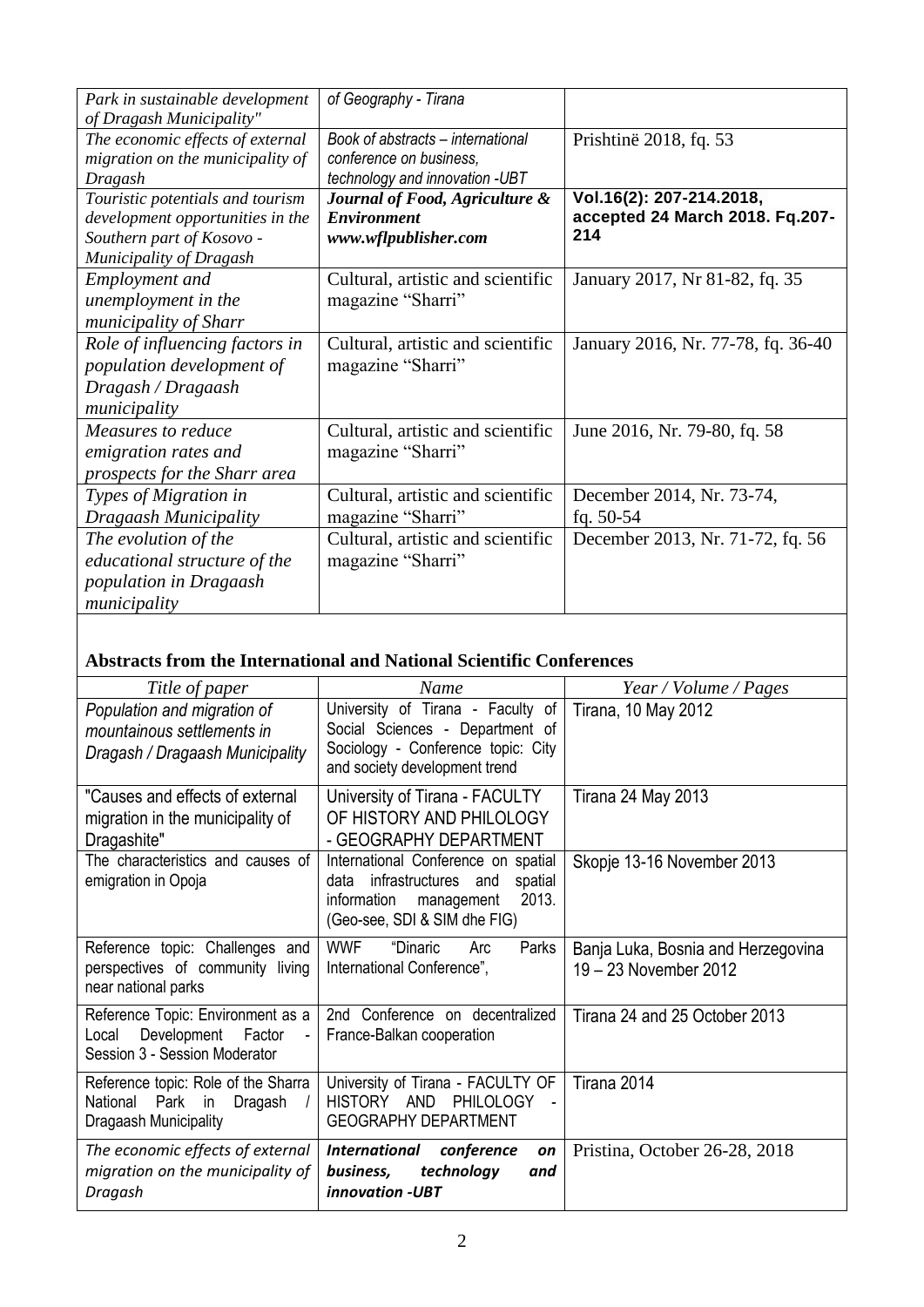#### **Other publications**

| Othu publications                 |                                                                   |                                          |  |
|-----------------------------------|-------------------------------------------------------------------|------------------------------------------|--|
| Title of paper                    | The name of the publication,<br>Year / Volume / Pages<br>the book |                                          |  |
| <b>Encyclopedic Dictionary of</b> | <b>Encyclopedic Dictionary of</b>                                 | Publisher: Kosovo Academy of             |  |
| Kosovo - description of           | Kosovo - volumes I and II                                         | Sciences and Arts, Pristina, 2018,       |  |
| voices in the field of Social     |                                                                   | volume I and II - co-author              |  |
| Geography                         |                                                                   |                                          |  |
| Kosovo Settlements - Urban        | Lexicon - Kosovo Settlements                                      | Publisher: Kosovo Academy of             |  |
| Centers - Prizren                 | - physical-spatial,                                               | Sciences and Arts, Pristina, 2018,       |  |
|                                   | demographic and functional                                        | volume I - co-author                     |  |
|                                   | picture                                                           | Pages: 85 - 123                          |  |
| Settlements of Kosovo - Rural     | Lexicon - Kosovo Settlements                                      | Publisher: Kosovo Academy of             |  |
| Settlements A-LL - Rural          | - Physical-Spatial,                                               | Sciences and Arts, Pristina, 2019,       |  |
| Settlements of Prizren            | Demographic and Functional                                        | volume II - co-author                    |  |
| MunicipalityPublisher:            | Landscape, Volume II - Rural                                      | Page:                                    |  |
| Kosovo Academy of Sciences        | Settlements A - LL                                                | 24, 25, 102, 103, 182, 234, 235, 264, 26 |  |
| and Arts, Pristina, 2018,         |                                                                   | 5,267,277,316,317,353,354,383,38         |  |
| volume I - co-author              |                                                                   | 4,385,399,400,420,421,448,449,47         |  |
|                                   |                                                                   | 1,472,491,492,495,496,497,498,51         |  |
|                                   |                                                                   | 0,511,540,543,544,560,561,562,58         |  |
|                                   |                                                                   | 7,588,589,605,606,625,626,630,63         |  |
|                                   |                                                                   | 1,635,645,646,664,665,666,667,67         |  |
|                                   |                                                                   | 0,671,672,673,677,682,683,708,70         |  |
|                                   |                                                                   | 9,                                       |  |
| <b>EXTERNAL MIGRATIONS</b>        | Web site of the Faculty of                                        | Faculty of Philology History Web         |  |
| IN THE MUNICIPALITY               | Philology History, University                                     | site, University of Tirana, Online       |  |
| OF DRAGASH: CAUSES,               | of Tirana, Online publication<br>publication, Tirana, March 2015  |                                          |  |
| <b>LOSSES AND BENEFITS</b>        |                                                                   |                                          |  |
| <b>Review of publications</b>     |                                                                   |                                          |  |
| <b>Textbook</b>                   | Review                                                            | Country / Year /                         |  |
| Geography of the X class          | Evaluation of manuscripts                                         | Kosovo-Prishtina, February 2019          |  |
| Geography of the XI class         | <b>Evaluation of manuscripts</b>                                  | Kosovo-Prishtina, April 2019             |  |
|                                   |                                                                   |                                          |  |

### **Mentoring of diploma topics**

| Title of paper                     | Name of candidate and level      | Country / Year / mentor $-$ co- |
|------------------------------------|----------------------------------|---------------------------------|
|                                    | of studies                       | mentor                          |
| Use of UAV (Unmanned               | Esat Xani, UBT Master's          | Pristina, January 2017, mentor  |
| Aerial Vehicles) technology        | Degree - Direction:              |                                 |
| in the Kosovo Cadastre             | <b>Information Systems</b>       |                                 |
| Spatial data infrastructure in     | Armend Gashi, UBT Master's       | Pristina, December 2018, mentor |
| the Republic of Kosovo in          | Degree - Information Systems     |                                 |
| accordance with the INSPIRE        |                                  |                                 |
| directive                          |                                  |                                 |
| Spatial extent of the water        | Halil Peli, bachelor degree at   | Pristina, 2018, mentor          |
| supply system of the city of       | <b>UBT</b> - Information Systems |                                 |
| Peja (Trestenik area) and its      |                                  |                                 |
| efficient management               |                                  |                                 |
| <b>Land Consolidation Analysis</b> | Elma Shehu, Master level of      | Prishtina 2021, mentor          |
| in the Municipality of             | studies at ESLG - Real Estate    |                                 |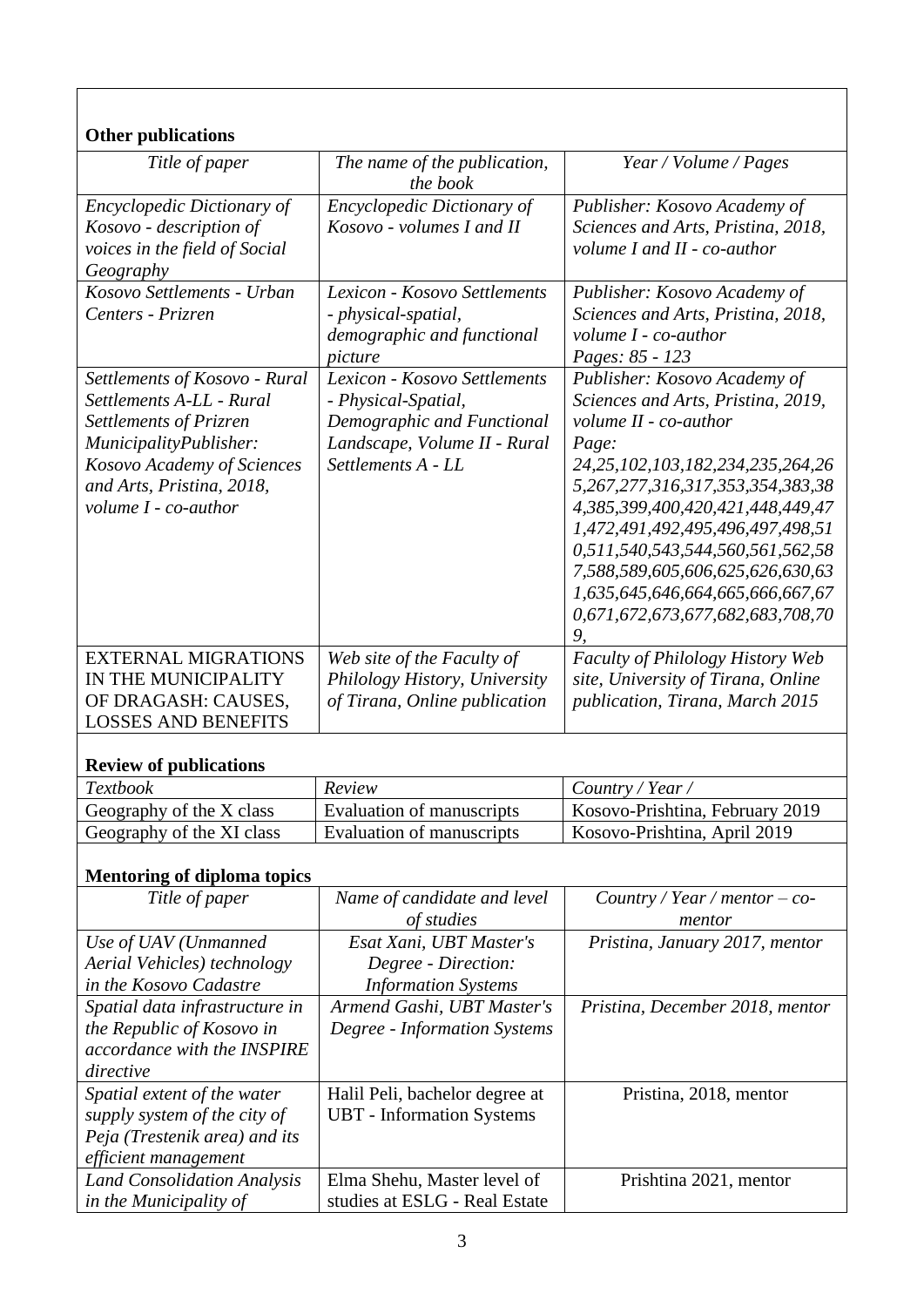| Rahovec - Effects and   | Management and                                                                                           |                                                                     |  |
|-------------------------|----------------------------------------------------------------------------------------------------------|---------------------------------------------------------------------|--|
| recommendations for the | Infrastructure                                                                                           |                                                                     |  |
| future                  |                                                                                                          |                                                                     |  |
|                         |                                                                                                          |                                                                     |  |
| 10. Work experience:    |                                                                                                          |                                                                     |  |
| Date:                   | 2001-2003                                                                                                |                                                                     |  |
| Place:                  | Prishtina                                                                                                |                                                                     |  |
| Name of Institution:    |                                                                                                          | Ministry of Culture, Youth, Sports and Non-Resident Affairs         |  |
| Position:               | <b>Municipal Youth Officer</b>                                                                           |                                                                     |  |
| Description:            | Municipal Youth Representative for Dragash / Dragaash                                                    |                                                                     |  |
|                         | Municipality. Representation of the youth of the municipality,                                           |                                                                     |  |
|                         |                                                                                                          | implementation of municipal youth activities in different fields,   |  |
|                         | cooperation and support of youth activities and projects, trainings,                                     |                                                                     |  |
|                         | etc.                                                                                                     |                                                                     |  |
| Date:                   | $01.09.2003 - 15.03.2004$                                                                                |                                                                     |  |
| Place:                  | Prizren                                                                                                  |                                                                     |  |
| Name of Institution:    | <b>Emin Duraku Elementary School</b>                                                                     |                                                                     |  |
| Position:               | <b>Geography teacher</b>                                                                                 |                                                                     |  |
| Description:            | Geography teacher for class V, VI, VII, VIII and IX                                                      |                                                                     |  |
| Date:                   | 15.03.2004-19.06.2008                                                                                    |                                                                     |  |
| Place:                  | Prishtina                                                                                                |                                                                     |  |
| Name of Institution:    | <b>Institute for Spatial Planning - Ministry of Environment and</b><br><b>Spatial Planning.</b>          |                                                                     |  |
| Position:               | Professional researcher in the field of spatial planning                                                 |                                                                     |  |
| Description:            | Development of spatial planning documents such as: Kosovo                                                |                                                                     |  |
|                         | Spatial Plan, Spatial Plan of Sharri National Park and other plans                                       |                                                                     |  |
|                         | for specific areas in Kosovo. Cooperation and support of Kosovo                                          |                                                                     |  |
|                         | municipalities in the field of spatial planning. Municipal spatial                                       |                                                                     |  |
|                         | analysis etc.                                                                                            |                                                                     |  |
| Date:                   | $19.06.2008 - 17.01.2017$                                                                                |                                                                     |  |
| Place:                  | Prizren                                                                                                  |                                                                     |  |
| Name of Institution:    | Directorate of Administration of "Sharri" National Park -                                                |                                                                     |  |
| Position:               | <b>Ministry of Environment and Spatial Planning</b><br>Director of Directorate of National Park "Sharri" |                                                                     |  |
| Description:            |                                                                                                          | Manage the entire territory of the "Sharri" National Park including |  |
|                         |                                                                                                          | the management and protection of the park's resources. Managing     |  |
|                         | the park staff, promoting the park, collaborating with local and                                         |                                                                     |  |
|                         |                                                                                                          | international institutions to develop the park, collaborating with  |  |
|                         | stakeholders, and developing strategies and planning for park                                            |                                                                     |  |
|                         | protection, management and development.                                                                  |                                                                     |  |
| Date:                   | 23.05.2008 - qërshor 2010                                                                                |                                                                     |  |
| Place:                  | Prishtina                                                                                                |                                                                     |  |
| Name of Institution:    | <b>UNIVERSUM University</b>                                                                              |                                                                     |  |
| Position:               | Assistant                                                                                                |                                                                     |  |
| Description:            | Geography and social science exercises with methodologies.                                               |                                                                     |  |
| Date:                   | $2009 - 2015$                                                                                            |                                                                     |  |
| Place:                  | Prishtin                                                                                                 |                                                                     |  |
| Name of Institution:    | <b>Company: DATAGISConsulting</b>                                                                        |                                                                     |  |
| <i>Position:</i>        | Project manager and professional associate                                                               |                                                                     |  |
| Description:            |                                                                                                          | During this period, DATAGISConsulting has implemented several       |  |
|                         | projects in the field of spatial planning and urban management.                                          |                                                                     |  |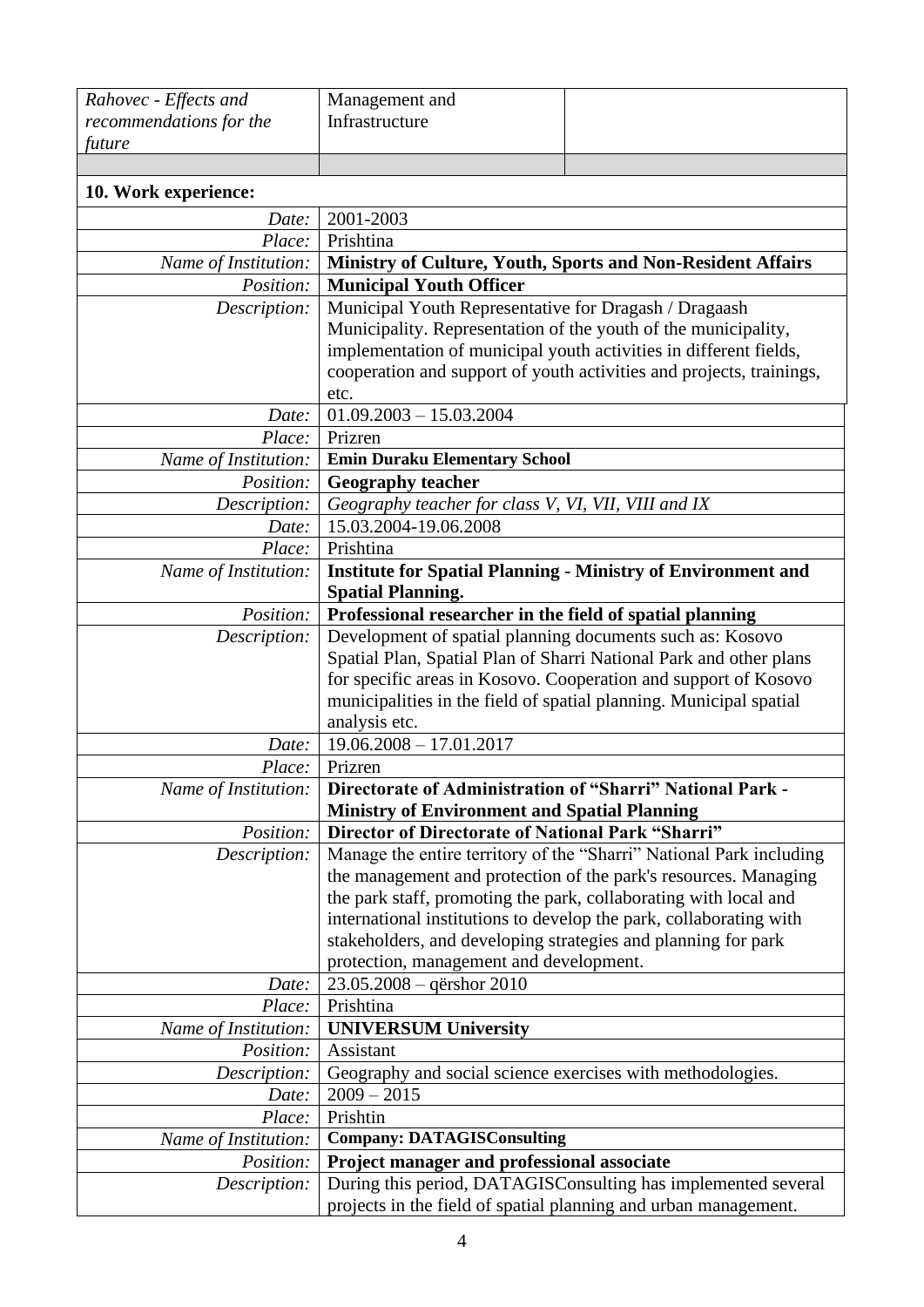|                      | Projects and research in various fields have also been carried out. In<br>all these projects the task of project manager and professional<br>associate has been fulfilled.                                                                                                             |
|----------------------|----------------------------------------------------------------------------------------------------------------------------------------------------------------------------------------------------------------------------------------------------------------------------------------|
| Date:                | $14.04.2014 - \text{continuing}$                                                                                                                                                                                                                                                       |
| Place:               | Prishtin                                                                                                                                                                                                                                                                               |
| Name of Institution: | <b>Kosovo Academy of Sciences and Arts</b>                                                                                                                                                                                                                                             |
| Position:            | Anëtar i redaksisë për gjeografi sociale                                                                                                                                                                                                                                               |
| Description:         | Descriptions of voices in the Kosovo Encyclopedia, Descriptions of<br>the volume in mapping Kosovo settlements, urban centers,<br>physical-geographical, economic and functional picture as well as<br>volume II - rural areas of Kosovo A-LL, Volume is also being<br>realized i III. |
| Date:                | $05.01.2016 - \text{continuing}$                                                                                                                                                                                                                                                       |
| Place:               | Prishtin                                                                                                                                                                                                                                                                               |
| Name of Institution: | <b>UBT</b> College                                                                                                                                                                                                                                                                     |
| Position:            | Professor                                                                                                                                                                                                                                                                              |
| Description:         | Courses in Spatial Information Systems, Research Methods,<br>Database Management in GIS, Project Management and<br><b>Engagement in Various Domestic and International Projects</b><br>Implemented by UBT. Mentoring on diploma topics as well as<br>engagement as needed              |
| Date:                | February, April 2019                                                                                                                                                                                                                                                                   |
| Place:               | Prishtin                                                                                                                                                                                                                                                                               |
| Name of Institution: | <b>Ministry of Education, Science and Technology</b>                                                                                                                                                                                                                                   |
| Position:            | <b>Book reviews</b>                                                                                                                                                                                                                                                                    |
| Description:         | Assessment of Manuscripts for Textbooks - Geography of X and XI<br>class                                                                                                                                                                                                               |

## **11. Education and training:**

| Date:                        | 07.03.2008                                                        |  |
|------------------------------|-------------------------------------------------------------------|--|
| Qualification achieved:      | Training in Project Development for European Integration          |  |
| Topics / professional skills | Preparation, development and management of projects mainly        |  |
| <i>acquired:</i>             | related to the field of spatial planning and urban management.    |  |
| Organized by: institution    | <b>IHS</b> - Institute for Housing and Urban Develpment Studies   |  |
| name:                        | through UNDP and European Commission for Kosovo Minister          |  |
|                              | of Environment and Spatial Planning                               |  |
| National and international   | International level of qualification                              |  |
| level of qualification:      | Forbrs Davidson, Senior Faculty - Institute for Housing and Urban |  |
|                              | Develpment Studies - Rotterdam, The Netherland                    |  |
|                              |                                                                   |  |
|                              |                                                                   |  |
| Date:                        | 07.03.2008                                                        |  |
| Qualification achieved:      | Training in Spatial and development Planning for Kosovo           |  |
| Topics / professional skills | Spatial planning and development in Kosovo, planning methods and  |  |
| <i>acquired:</i>             | techniques, realization of planning stages etc.                   |  |
| Organized by: institution    | <b>IHS</b> – Institute for Housing and Urban Develpment Studies   |  |
| name:                        | përmes UN-HABITAT dhe Ministrin e Mjedisit dhe                    |  |
|                              | Planifikimit Hapësinor të Kosovës                                 |  |
| National and international   | International level of qualification                              |  |
| level of qualification:      | Forbrs Davidson, Senior Faculty - Institute for Housing and Urban |  |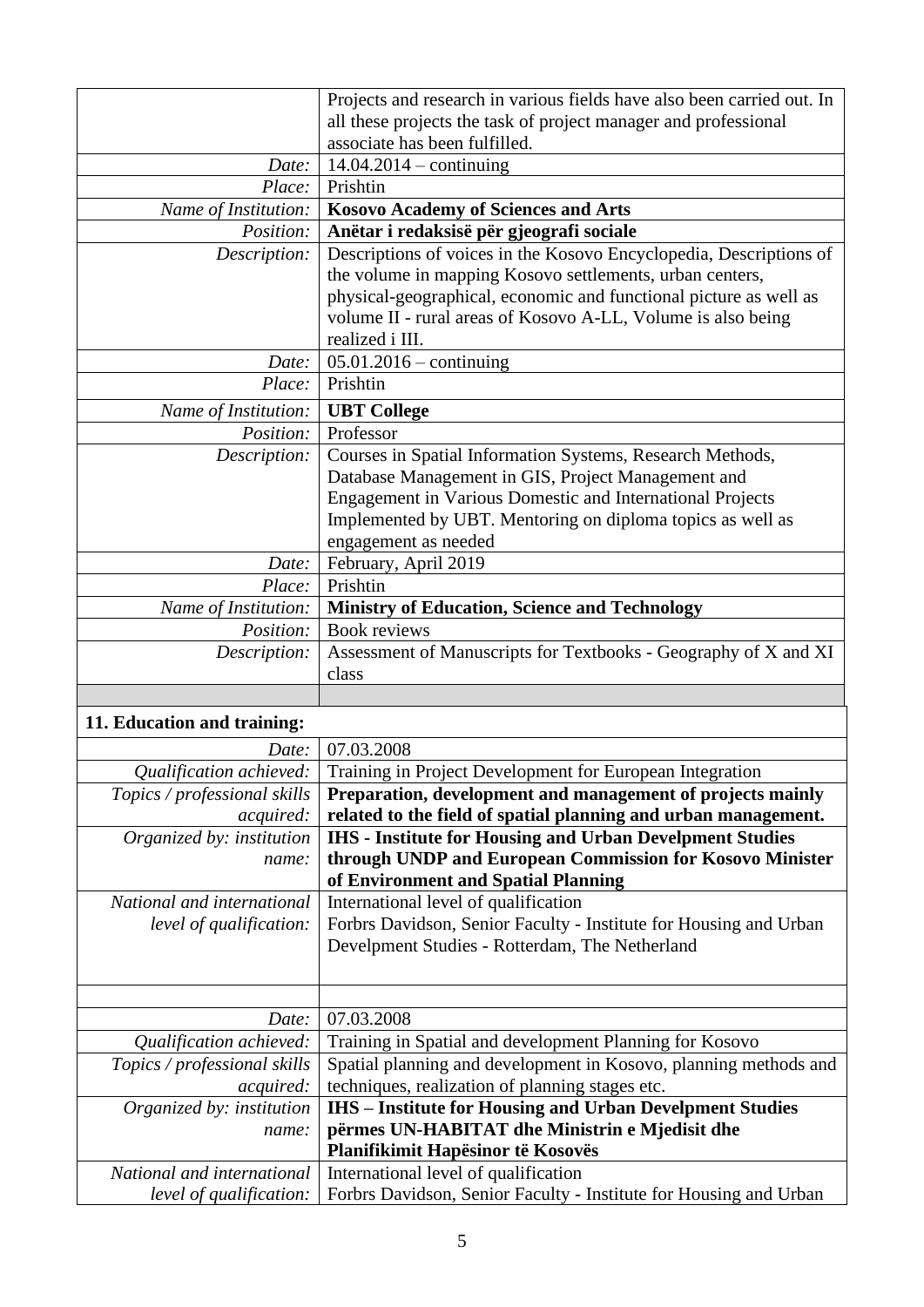|                                                             | Develpment Studies - Rotterdam, The Netherland                                                                             |                                                                      |  |
|-------------------------------------------------------------|----------------------------------------------------------------------------------------------------------------------------|----------------------------------------------------------------------|--|
|                                                             |                                                                                                                            |                                                                      |  |
| Date:                                                       | 07.05.2010                                                                                                                 |                                                                      |  |
| Qualification achieved:                                     | Managing forests within National Parks                                                                                     |                                                                      |  |
| Topics / professional skills                                |                                                                                                                            | Study visit to Yorkshire Dales National Park in England, Managing    |  |
| <i>acquired:</i>                                            | the Park and Forests inside the Park.                                                                                      |                                                                      |  |
| Organized by: institution                                   | <b>Yorkshire Dales National Park Authority</b>                                                                             |                                                                      |  |
| name:                                                       |                                                                                                                            |                                                                      |  |
| National and international                                  | International level of qualification                                                                                       |                                                                      |  |
| level of qualification:                                     |                                                                                                                            |                                                                      |  |
| Date:                                                       | 30.05.2013                                                                                                                 |                                                                      |  |
| Qualification achieved:                                     | Training on sustainable forest management                                                                                  |                                                                      |  |
| Topics / professional skills                                |                                                                                                                            | Protection of forests, management of forests, importance of forests, |  |
| <i>acquired:</i>                                            | forests in protected areas etc.                                                                                            |                                                                      |  |
| Organized by: institution                                   | REC - Regional Environmental Center                                                                                        |                                                                      |  |
| name:                                                       |                                                                                                                            |                                                                      |  |
| National and international                                  | International level of qualification                                                                                       |                                                                      |  |
| level of qualification:                                     |                                                                                                                            |                                                                      |  |
|                                                             |                                                                                                                            |                                                                      |  |
| Date:                                                       | 29.04.2016                                                                                                                 |                                                                      |  |
| Qualification achieved:                                     | Environmental crimes and nature protection                                                                                 |                                                                      |  |
|                                                             |                                                                                                                            |                                                                      |  |
| Topics / professional skills                                | Environmental degradation and protection measures, more                                                                    |                                                                      |  |
| acquired:                                                   |                                                                                                                            | pronounced illegal environmental actions and necessary actions, law  |  |
|                                                             | enforcement in the field of environmental protection etc.                                                                  |                                                                      |  |
| Organized by: institution                                   | REC – Regional Environmental Center                                                                                        |                                                                      |  |
| name:                                                       |                                                                                                                            |                                                                      |  |
| National and international                                  | International level of qualification                                                                                       |                                                                      |  |
| level of qualification:                                     |                                                                                                                            |                                                                      |  |
|                                                             |                                                                                                                            |                                                                      |  |
| 12. Implemented projects                                    |                                                                                                                            |                                                                      |  |
| Project Name                                                | Realization time / institution                                                                                             | Commitments and tasks                                                |  |
| Drafting of the draft                                       | 2004-2008, Ministry of                                                                                                     |                                                                      |  |
| document of the Kosovo                                      | <b>Environment and Spatial</b>                                                                                             | Professional expert in spatial<br>planning, Engaging in all planning |  |
| Spatial Plan 2004 - 2008                                    | Planning - Institute for Spatial                                                                                           | stages and handling social and                                       |  |
|                                                             | Planning                                                                                                                   | population issues in the document                                    |  |
|                                                             |                                                                                                                            |                                                                      |  |
| Participation in drafting the<br>spatial plan of the SHARRI | 2006-2008, Ministry of<br><b>Environment and Spatial</b>                                                                   | Professional expert in spatial<br>planning, Engaging in all planning |  |
| <b>National Park</b>                                        | Planning - Institute for Spatial                                                                                           | stages and handling social and                                       |  |
|                                                             | Planning                                                                                                                   | population issues in the document                                    |  |
|                                                             |                                                                                                                            |                                                                      |  |
| Spatial analysis of the                                     | 2007-2008, Ministry of                                                                                                     | Project manager, handling social                                     |  |
| municipality of Dtragash                                    | and population issues and<br><b>Environment and Spatial</b><br>Planning - Institute for Spatial<br>coordinating activities |                                                                      |  |
|                                                             | Planning                                                                                                                   |                                                                      |  |
| Drafting of Municipal and                                   |                                                                                                                            |                                                                      |  |
| Urban Development Plan of                                   | 2009, Data GISConsulting                                                                                                   | Project coordinator and handling of                                  |  |
|                                                             | and Municipality of Shtime                                                                                                 | social and demographic issues                                        |  |